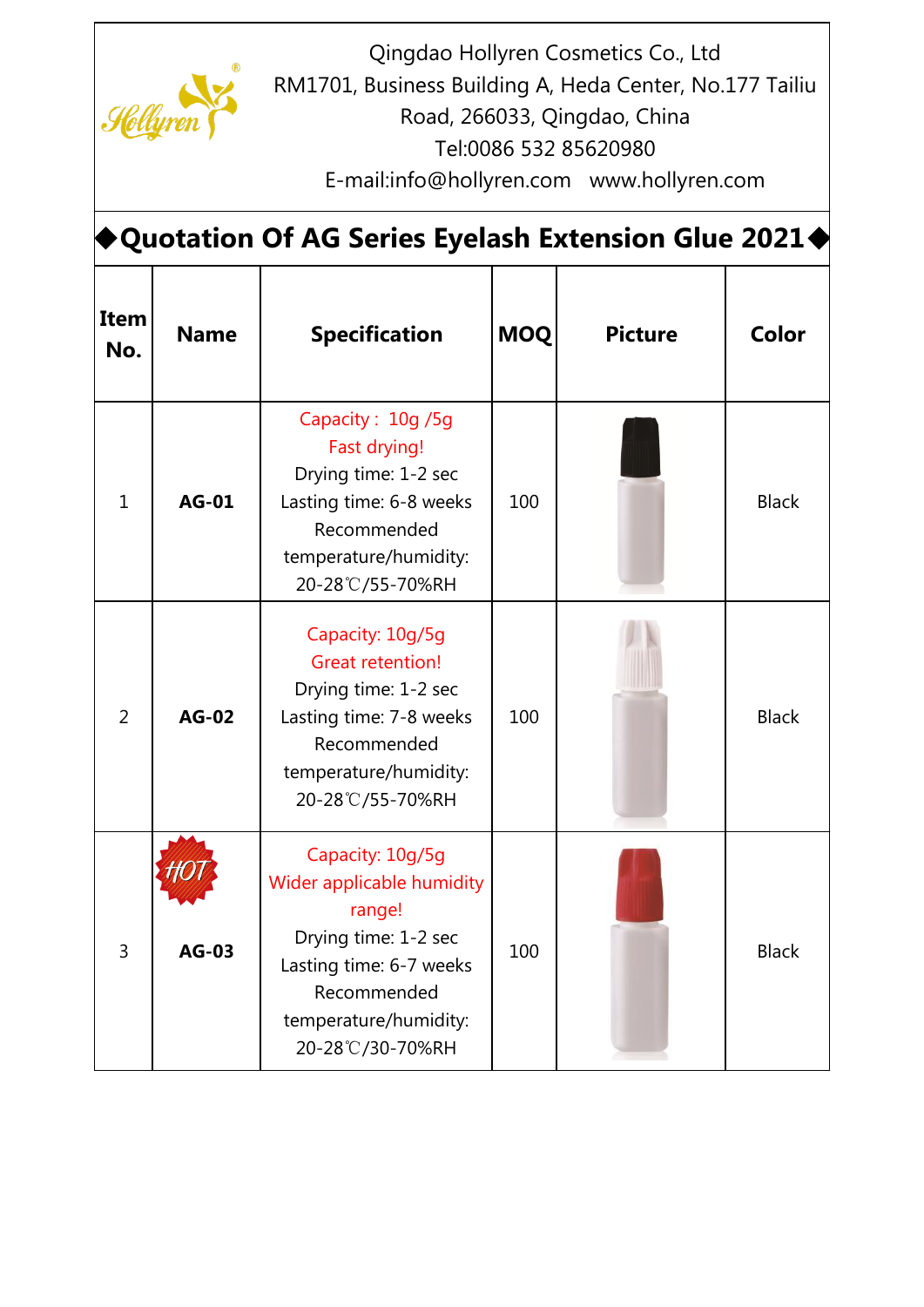| 4 | <b>AG-04</b> | Capacity: 10g/5g<br>Good parter for volume<br>lash!<br>Drying time: 1-2 sec<br>Lasting time: 6-8 weeks<br>Recommended<br>temperature/humidity:<br>20-25℃/45-65%RH | 100 |  | <b>Black</b> |
|---|--------------|-------------------------------------------------------------------------------------------------------------------------------------------------------------------|-----|--|--------------|
|---|--------------|-------------------------------------------------------------------------------------------------------------------------------------------------------------------|-----|--|--------------|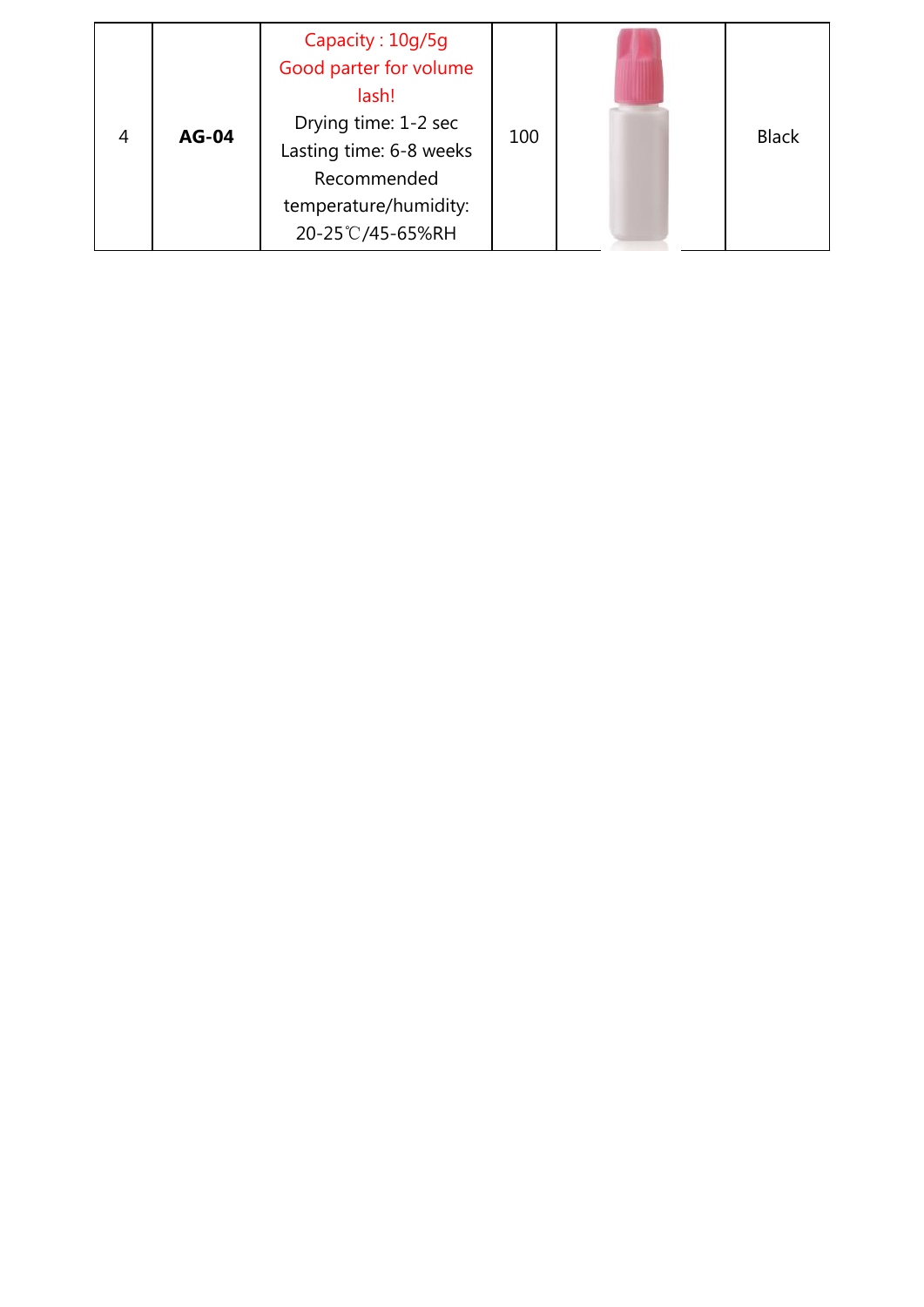| 5              | <b>AG-05</b> | Capacity: 10g /5g<br>The most mild type!<br>Drying time: 5-6 sec<br>Lasting time: 5-6 weeks<br>Recommended<br>temperature/humidity:<br>20-25°C/45-65%RH                 | 100 | <b>Black</b> |
|----------------|--------------|-------------------------------------------------------------------------------------------------------------------------------------------------------------------------|-----|--------------|
| 6              | <b>AG-06</b> | Capacity: 10g /5g<br>Super fast drying!<br>Drying time: 0.5-1 sec<br>Lasting time: 6-7 weeks<br>Recommended<br>temperature/humidity:<br>20-25℃/45-65%RH                 | 100 | <b>Black</b> |
| $\overline{7}$ | <b>AG-07</b> | Capacity: 10g /5g<br>For practicing volume<br>technique!<br>Drying time: 1-2 sec<br>Lasting time: 6-7 weeks<br>Recommended<br>temperature/humidity:<br>20-25°C/45-65%RH | 100 | <b>Black</b> |
| 8              | <b>AG-08</b> | Capacity: 10g/5g<br>Drying time: 2 sec<br>Lasting time: 6-7 weeks<br>Recommended<br>temperature/humidity:<br>20-28°C/55-75%RH                                           | 100 | <b>Black</b> |
| 9              | <b>AG-09</b> | Capacity: 10g/5g<br>Drying time: 1 sec<br>Lasting time: 6-7 weeks<br>Recommended<br>temperature/humidity:<br>20-25℃/45-65%RH                                            | 100 | <b>Black</b> |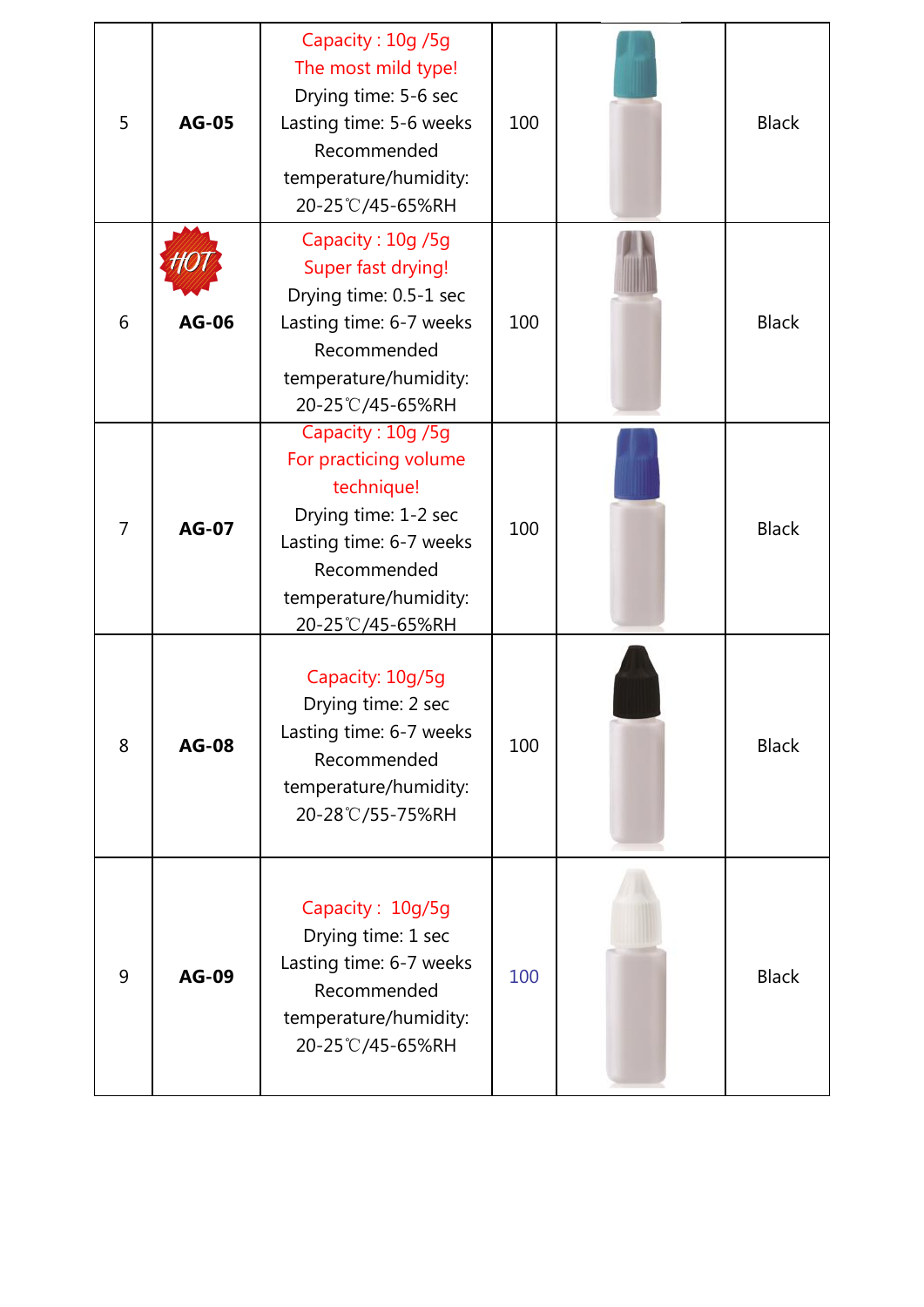| 10 | <b>AG-10</b> | Capacity: 10g/5g<br>Drying time: 2-3 sec<br>Lasting time: 7-8 weeks<br>Recommended<br>temperature/humidity:<br>20-28°C/55-75% | 100 |  | <b>Black</b> |
|----|--------------|-------------------------------------------------------------------------------------------------------------------------------|-----|--|--------------|
|----|--------------|-------------------------------------------------------------------------------------------------------------------------------|-----|--|--------------|